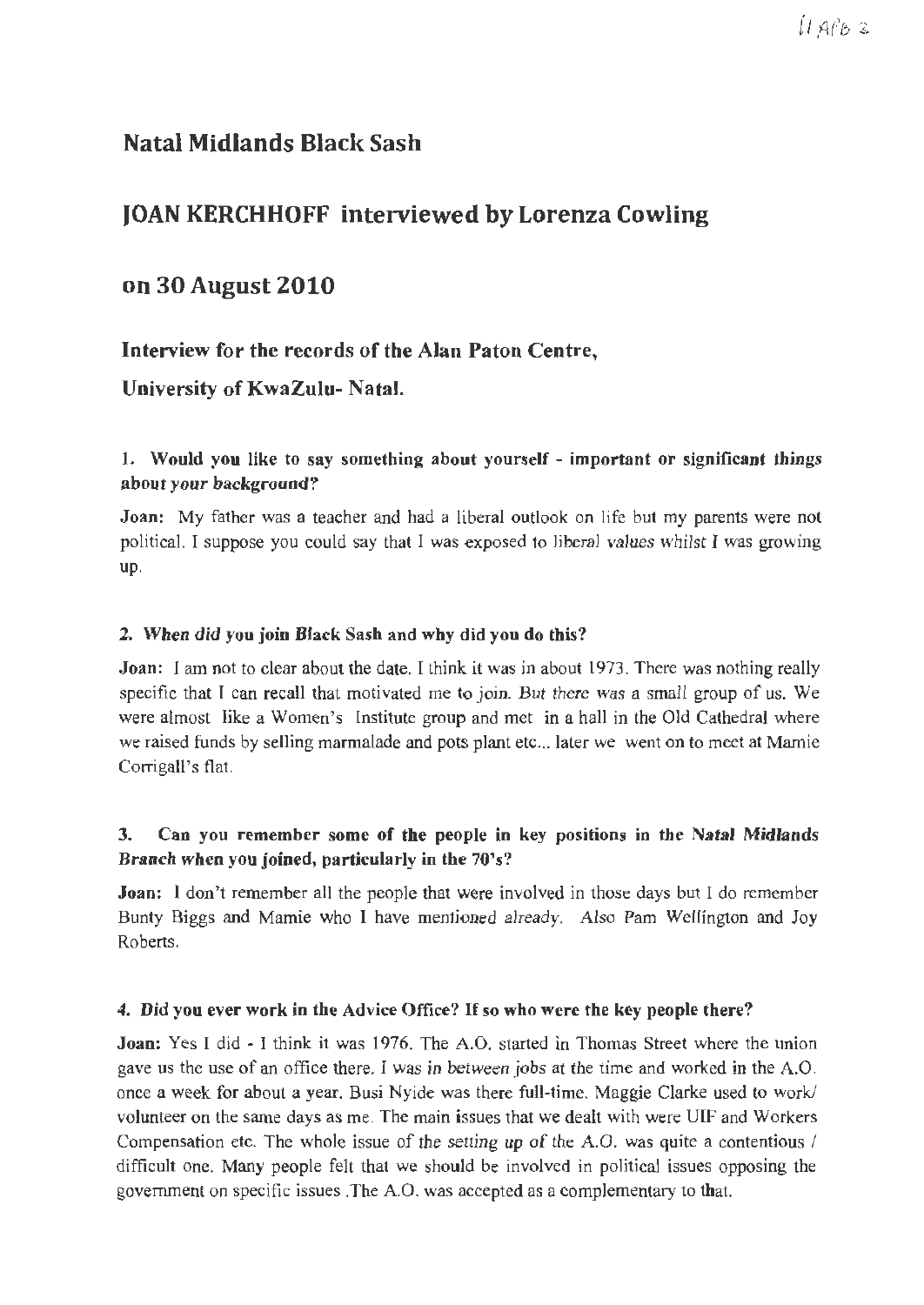# **5. Would you like to comment on the work of the A.O.? Do you think the work of the A.O. changed over the years- if so in what ways? (Bail fund established in 1958** - **Athlone** - **to assist women being fined for not having a "pass") (A.O.Trust formed in 1984 to receive overseas donations)**

**Joan:** Not really, save to say that the AO was accepted as complementing the political work of the Black Sash.

#### **6. What was the B.S. doing when you joined, and why was this considered important?**

**Joan:** As I said, when I first joined it was more like a W.l. Institute, as we sold jams and plants and things to raise funds. More importantly we had anti-apartheid speakers at public meetings and of course the stands outside the old cathedral.

#### 7. **Can you remember any important Black Sash achievements in the 70's?**

**Joan:** I attended a couple of National Conferences. But I cannot recall any particular achievements

#### **8. Were you ever harassed by the Security Police or others?** If **so, who and when?**

**Joan:** I cannot recall any particular incident of harassment but I do remember that we were always photographed at the stands. I recall one time when I was standing in Longmarket Street and it was raining. I kept raising the umbrella so that the security policeman trying to photograph me had quite a difficult time!

# **9. Did you take part in protest stands and how did you find that? Were you ever charged for taking part** in **an illegal gathering and what transpired?**

**Joan:** Yes I did take part in stands. One was never quite sure what effect they had as most of the white people had a very negative attitude towards us. But at least we felt as though we were doing something to show the government that there was opposition to their policies. The group stands were more comfortable as there was a sense of solidarity amongst us. The single stands were more nerve wracking for this very reason, and the public could be quite rude (and sexist!)

#### **10. How well did the Midlands branch relate to other branches in the country? Did you meet any members from other parts of the country?**

**Joan:** There wasn't any real contact... Except for Sheena Duncan who would travel around and visit the branches.

#### **11. Was this region involved in the writing any of the "You and .... " booklets in the 70's?**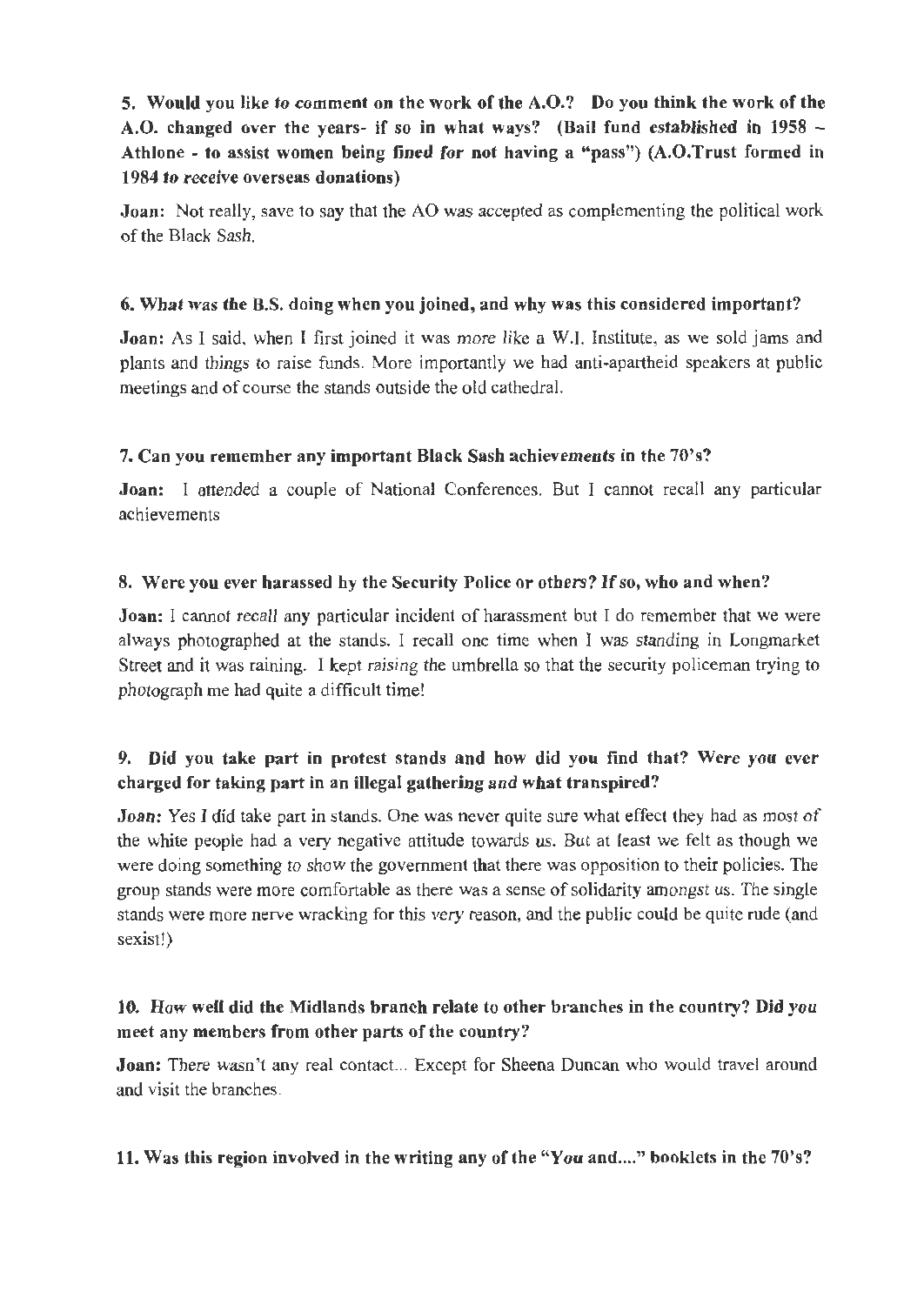**Joan:** Yes I was - Pat Merrett as well, but I don't recall the names of the others that were involved. I also remember that it took rather a long time to get it finished

### **12. How was the work here different from anywhere else .Do you think this branch had any influence on other parts of the country?**

**Joan:** I don't know what the other branches were doing or if their work was any different from ours.

#### **13. What other organizations did you work with?**

**Joan:** We did liaise with several NGOs. Especially when political or humanitarian crises arose. The ones that spring to mind are PACSA and the ECC. I am sure there were others... An Education NGO, AFRA but I can't recall them all. Some who worked from Ubunye House, SACC...

**14. The membership of the organization closed in 1995, a year after the first democratic elections, by a majority resolution of delegates at a special conference. The A.O. remained and was renamed the Black Sash Trust with a mandate to carry on the work of the B.S. Thus began the transition from a volunteer-managed to a professionally-managed organization. How do you feel about the closure of the membership organization.?** 

**Joan:** I accepted the decision at that time. I was concerned about the advice office as I was involved in the management but Ashnie was in the Advice Office at that time and it seemed as though that part of it would be OK. But in retrospect I think that the decision was premature.

#### **15. How do feel about your involvement in B.S. looking back?**

**Joan:** I feel as though it was an excellent way of learning ... lots of discussions and debating.... with the other women in the group and speakers who addressed us from time to time. There were also problems that all groups had in those times. We felt quite vulnerable to informers....so we were unable to trust strangers...the sense of being at the mercy of the security police was also quite difficult. It was interesting and quite alarming that the security police believed that we had contacts with Moscow, etc. and really we were just a group of concerned women.

### **16. What was your relationship with other members of the B.S. and did it alter your outlook?**

**Joan:** There were many members who, on a practical basis, were doing some really good work, but I don't think that the Sash changed my outlook in any particular way. I was a member of other organizations as well, so its difficult to say.